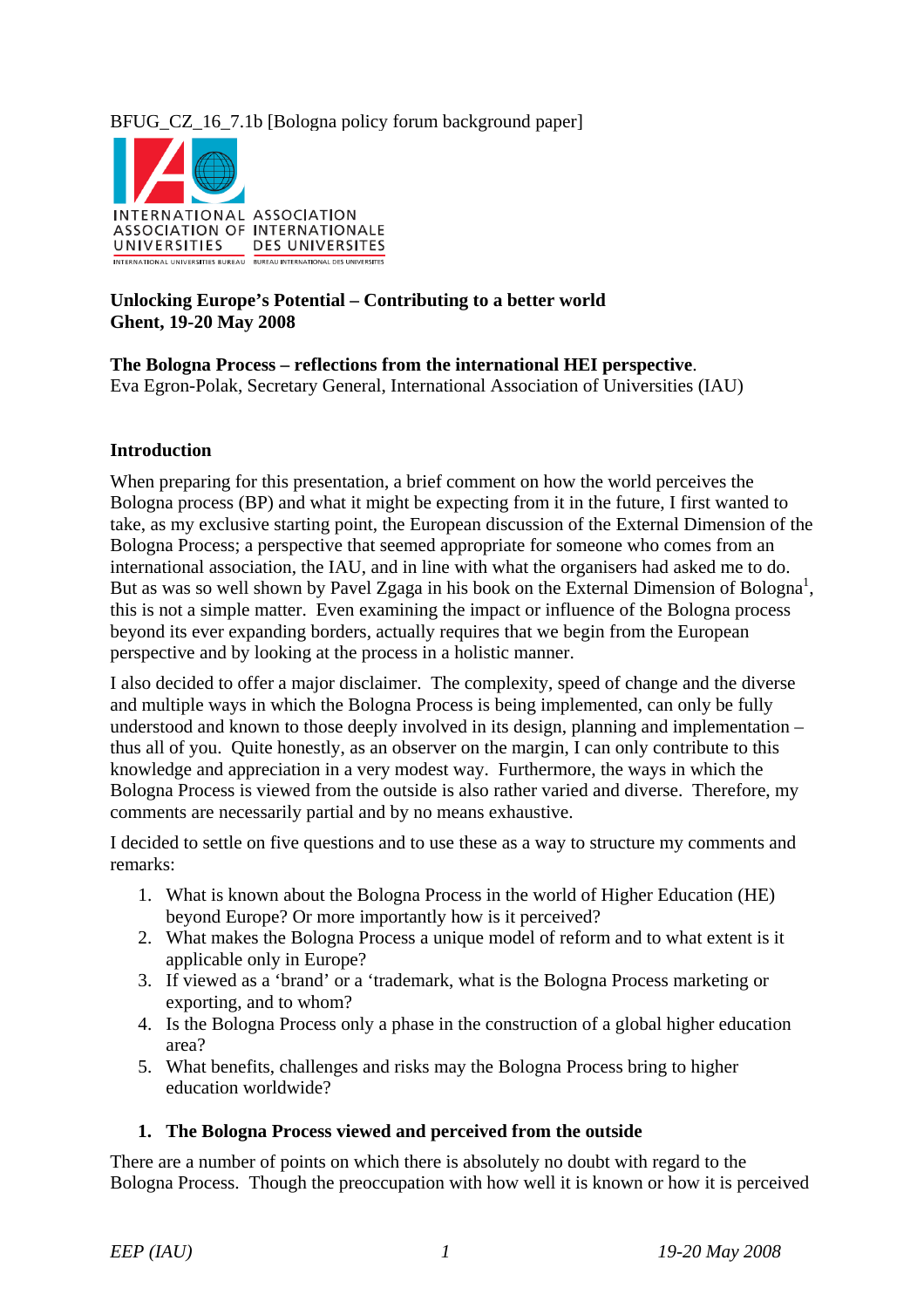by non participants is relatively recent, it has been, as Peter Scott has phrased it: an 'insideoutside' process<sup>2</sup> from the start. Its genesis was driven both by internal pressures for reform and change but it also responded to a more global set of imperatives which can in a simplistic way be summed up as 'keeping up with the Joneses' or the push to make the HE systems and institutions in Europe perform better and be more attractive to others (outside of Europe).

A second point on which there is general agreement is that the Process has and continues to attract unprecedented attention worldwide. Thus at least in part, it is already accomplishing its goal – making European HE highly attractive to others. The IAU 2005 Global survey on internationalization confirmed that Europe has displaced all other parts of the world as the top geographical priority for the internationalization strategies for Higher Education Institutions (HEIs), next only to their interest in their own region<sup>3</sup>. As we prepare for our  $3<sup>rd</sup>$  global survey, I believe this trend will be confirmed.

There is, however, a fair distance between attracting curiosity and attention on the part of other countries and regions, which Bologna has done and a sound knowledge of what the Bologna Process entails. Knowledge of the process outside of Europe remains still highly uneven. Most renown aspects – the major lines of structural reform to a 3 cycle system; a move to a European wide quality assurance system, the counting of credits through the ECTS and the elaboration of a common qualifications framework are probably known to most interested in higher education. But much of the substance below these main lines of the process remains somewhat hidden or ignored. I would argue that to the extent this is the case, much of the innovation that the Bologna Process represents, and thus much of its potential to profoundly change higher education outside of Europe as well may be lost.

At the same time, the Bologna Process, and its achievements are viewed in a very positive light outside of Europe, indeed more so than inside Europe. Policy makers and HEI leaders alike and all over the world can only admire the scale, scope and momentum that the Process has achieved in merely a decade. In fact, it seems that the only critics of the process are to be found in Europe.

Inside Europe, there are those who are quite sceptical about the progress being made and critical of its impact in Europe. They point to the distance still to cover to reach the initial goals and to the new difficulties that uneven and diverse implementation on the ground have brought about. Some argue that instead of improving the transparency of the European Higher Education Area, Bologna has increased diversity, others point out how mobility has been made more complex and difficult because of Bologna's new degree cycles. Yet others underline the difficulties of aligning calendars, let alone adopting a common pedagogical approach of student-centred learning.

In other parts of the world, and especially from a political perspective, though, the Bologna Process is seen as having achieved the practically unimaginable. It is viewed as an unprecedented and unparalleled agreement among some 46 countries on a common and multidimensional vision for HE and a detailed, incremental strategy to achieve it.

As has been recognized in the London Ministerial, much more needs to be done to make the Bologna Process better know, I would stress that what must be highlighted are those aspects of the Process that, while less visible from the outside, are its major innovation.

Let me underline a few of the features of the process that would benefit from being better known because they are unique.

On the **political level** what should be more emphasised is the following:

The process has been voluntary, at the state level, ie. governments vie to sign up;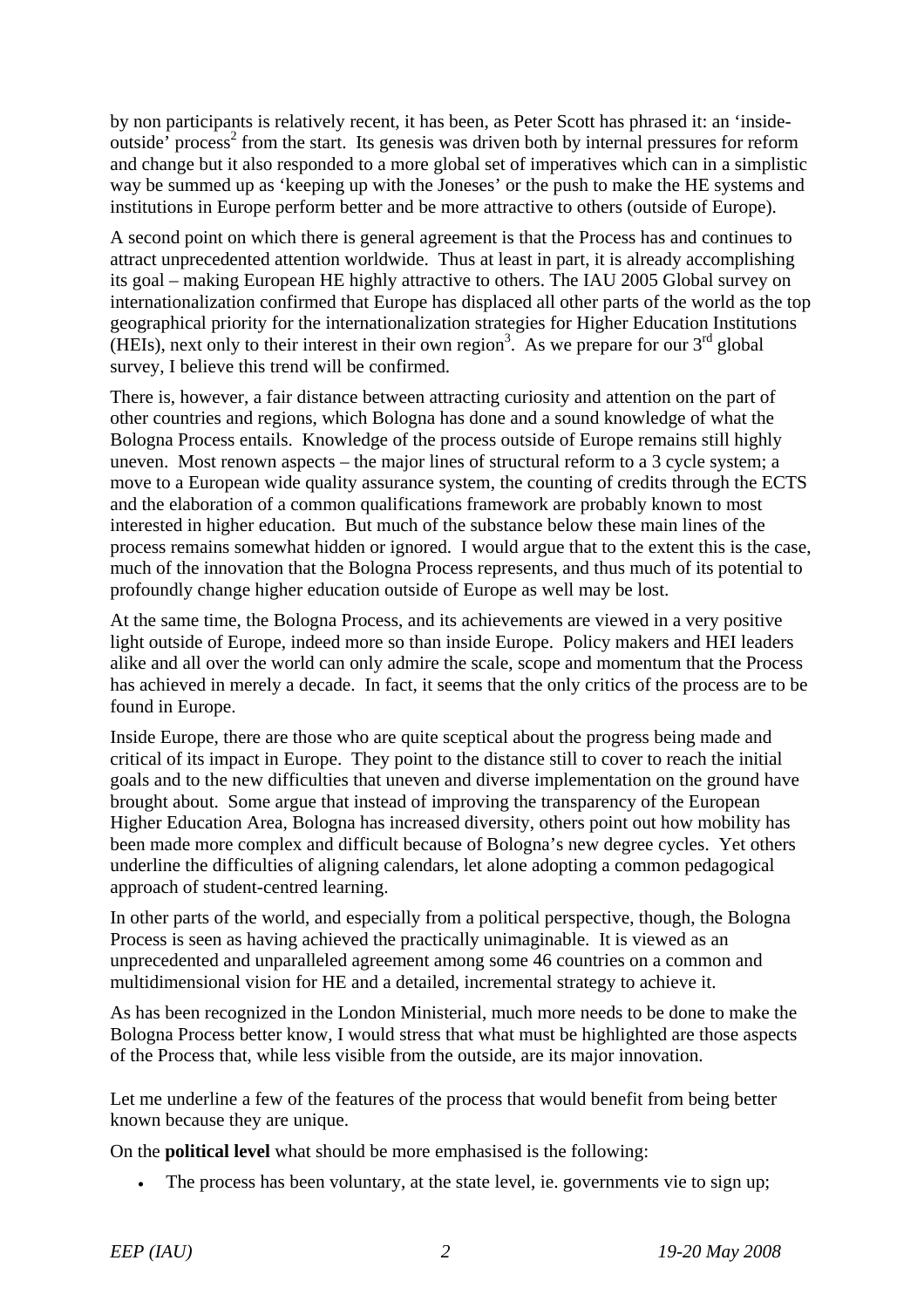- It is incremental, continuously adding building blocks in a highly pragmatic manner;
- The multi-stakeholder nature of the approach, involving the organizations representing faculty members and staff, association of institutions, policy makers and relevant international organizations, has allowed a combination of top a down and bottom up process of agenda setting;
- Strong and active involvement of students;

(The last two aspects, most particularly, should be seen as the key to guarantee a continuous and successful balancing between the push and pull of State and the Market, between concerns about public responsibility and levels or expectations about private contribution, between the economic competitiveness and the social cohesion agendas.)

- The relatively loose infrastructure which nevertheless sustains forward movement;
- The distinct but undeniably critical role of the EU and the Commission as a powerful tool to facilitate progress, while not driving it.

What needs to be highlighted as unique at the **academic level** includes:

- the fact that the process is more than a new academic architecture of degree cycles or the structural changes being made;
- the pedagogical/cognitive impact on learning, the fundamental change being brought about in terms of focus on learning outcomes with the Tuning projects and placing the student as the centre of attention;
- how the ECTS credit system differs quite fundamentally from other credit systems used elsewhere – as analysts in the US have pointed out - moving beyond the counting of contact hours to assessing the overall learning effort.<sup> $4,5$ </sup>

There are probably many other aspects that escape me but in summary, I would like to stress that care must be exercised to ensure that the Bologna Process is fully understood and that it is viewed as a sort of 'package deal' with a certain internal integrity and coherence that is needed to effect the changes successfully at all levels: at programme, institutional, national and regional levels.

### **2. What makes the Bologna Process a unique model of reform and to what extent is it applicable only in Europe?**

In part I have already touched upon some of the unique features but here allow me, for the sake of clarity, to distinguish between the Bologna Process as a regional reform process built on multilateral and collective actions on the one hand and Bologna-style reforms that can actually be adopted at the national or institutional level without reference to any regional movement.

As a regional reform process, it is a unique model of systemic integration that one could argue has not been achieved anywhere else, even in some federal nations such as Canada or the US where higher education remain highly state or province bound. It has been possible for many reasons tied to history, geopolitics and the pervasive nature of globalisation. The Bologna Process actually rests on or is rooted in many building blocks. These include not only documents such as the Magna Charta Universitatum of 1988, as pointed out in Pavel Zgaga's book, but also on a whole series of initiatives launched in the mid 1980s when the first study tours and mobility programmes were funded by the European Economic Community, allowing and encouraging higher education actors at various levels to get to know each other. Since that time, these foundations have turned into a whole infrastructure or web of ways for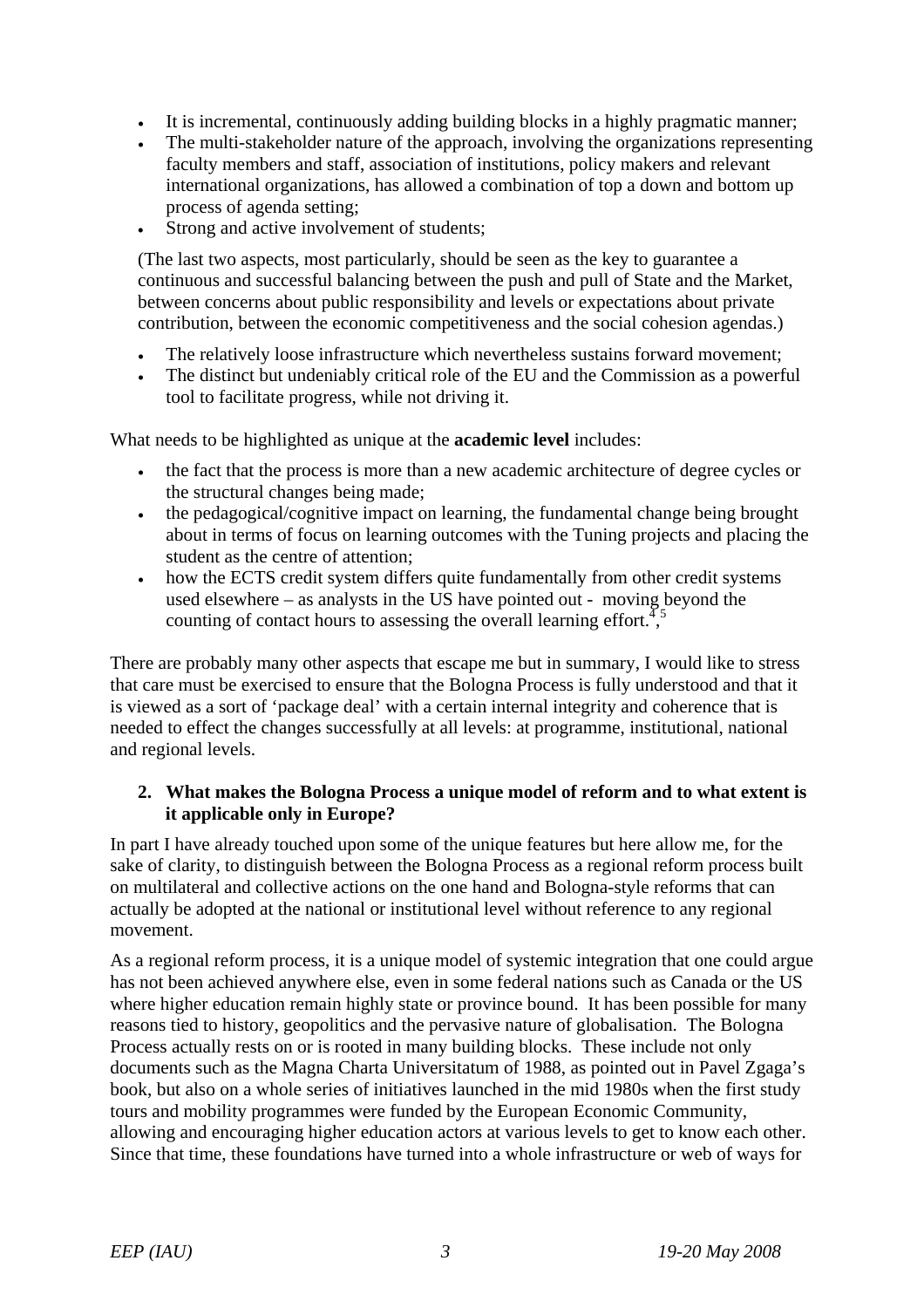academics, administrators and students to link up at all levels of the Higher education system in Europe.

Fuelled by the mobility programmes, shepherded by networks of centres such as the ENIC /NARICs, framed by legislative instruments such as Directives and Conventions and helped by practical tools such as the ECTS and Diploma Supplement – all pre-dating the meetings in Paris and Bologna, the Process took off using an infrastructure to which the renewed political will of several Ministers gave new life. Without this infrastructure, just as without the political will, the Ministers would not have been able to move as consensually, nor have gained so much multi-stakeholder support for making swift progress.

At the moment, there is no region in the world that has such an infrastructure in place, the resources at its disposal to underpin the movement and the economic stability or the political will to create such a higher education space, though there are many signs that this is changing.

In this regard, the Bologna process is acting as a powerful catalyst for national as well as regional reflection on reforms and is spurring initiatives and similar processes in many parts of the world. Many of these are encouraged and aided by former colonial or current geopolitical interests and different European countries take the lead in helping things along. There is the Euro-Mediterranean Higher Education and Research Area, the Lusophone Area of Higher Education, the Tuning project in Latin America (ALFA). Elsewhere, for example in Asia, Australia has looked at the Bologna Process in part to reconsider its role in Asia, and given its dependence on international students, to consider how to counter-balance the impact the Bologna process may have on student flows. In the USA, the Bologna Process is attracting increasing interest and pilot projects to test the feasibility of some aspects of its implementation are getting underway.

A very stark example of the influence of the Bologna process is offered by the Union Economique et Monataire de l'Ouest Africain (UEMOA). When reading the directives adopted by ministers of higher education in May 2007 by the Union , both the substance – adoption of 3 level structures, introduction of easily transferred credits etc., and the rationale used to justify them – overcoming poor readability/transparency, better comparisons and more portability of qualifications, are highly similar to those of the Bologna Process.<sup>6</sup>

These few examples show how the Bologna Process is being used as a model for structuring higher education collaboration and reform efforts at regional level. Again to quote the IAU internationalization study, one's own region is the most important geographic priority for internationalization efforts in almost all parts of the world (North America being the only exception). So there is great potential for the emergence of a Cotonou Process, a Catana Process or to see other exotic locations lend their name to reform efforts on the global higher education landscape.

A word of caution though; I would argue that contrary to technological change which allows for leapfrogging, higher education reform on a regional level, is a fairly linear process of incremental change requiring time for cultural adjustment and ownership to happen. Each world region has its unique features and obstacles as well as reasons for moving or not moving forward. As one of the observers of the Bologna Process in Algeria recently wrote: 'Bologna aimed at creating a EHEA to increase the employability and mobility of the citizens, yet the adoption by the Maghreb countries and more especially Algeria of its organisational pattern was decreed with no real link with the basic substratum of a regional labour market that justified a degree market that gave meaning to the mobility of skills which is one of the aims of the reform'<sup>7</sup> .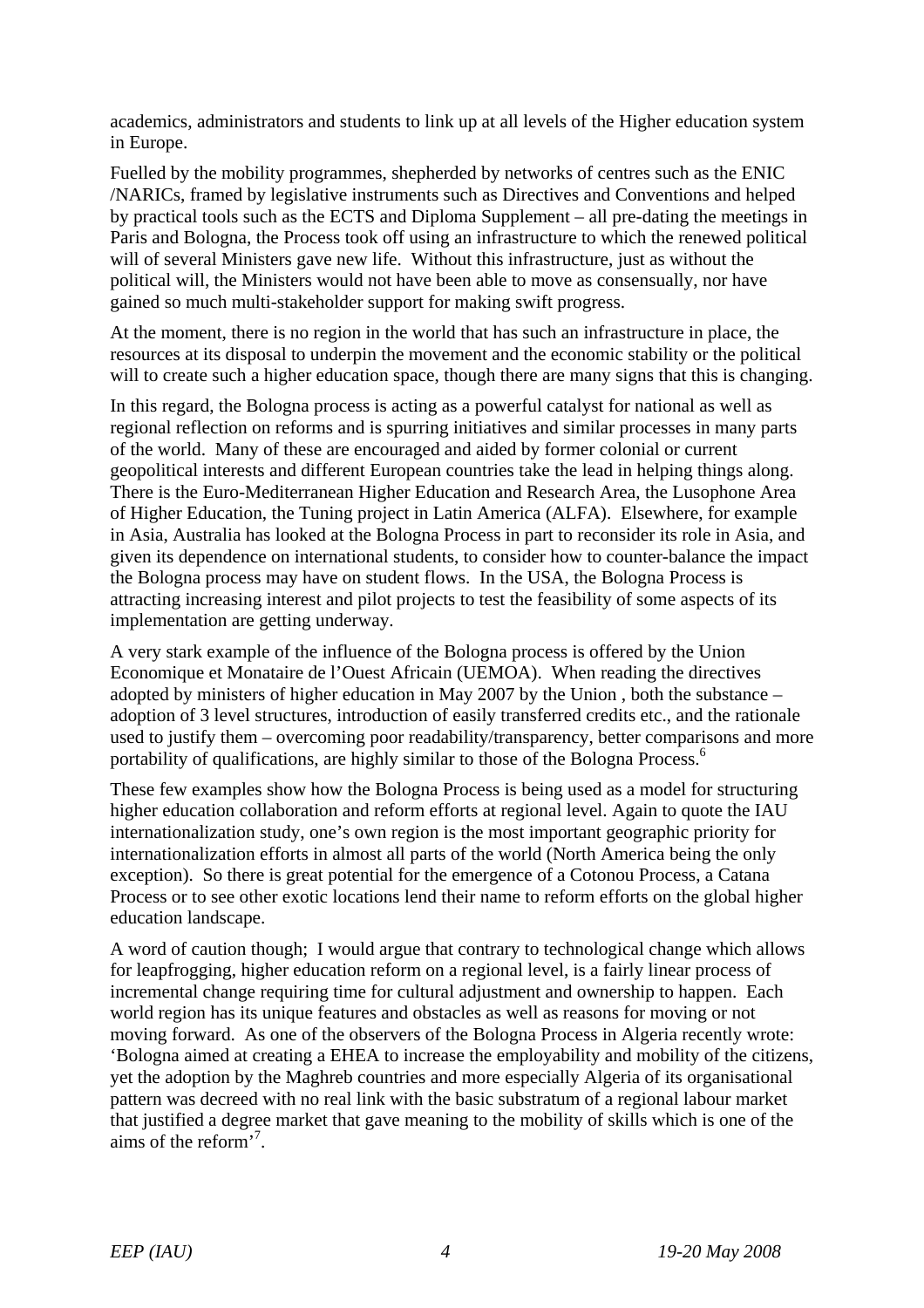At the national level, the Bologna Process is also having a strong impact. The model of reform being implemented in several and indeed a growing number of countries outside of Europe explicitly uses the Bologna Process as an example and affirms a desire to align its reforms on those of the Bologna Process. In this way, it is not so much the Bologna Process as a multilateral movement that is stimulating change, but it is being used by national legislators as a catalyst for justifying and shaping reforms as well.

Thus the Bologna Process is not only about changing the law and drawing new lines in the sand. It is a negotiated process of pedagogical, as well as structural changes which needs buy-in and requires a rather major shift of focus towards the student, and what he or she learns as a key measure of quality and accountability. So whether applicable only in Europe or not, it is certainly acting as a catalyst everywhere to re-think and review many aspects of higher education and Europeans will be called upon even more than now to share their experience with the wider community.

### **3. If viewed as a 'brand' or a 'trademark, what is the Bologna Process marketing or exporting, and to whom?**

It is hard to pinpoint the time at which the notion of the Bologna Process as a brand entered into the discourse for the first time. Certainly, it is now part of the External Dimension discussion but, in keeping with Peter Scott's inside-outside concept, we can argue that it was always there more or less. Bologna was about making European higher education more attractive, more competitive – also vis a vis the world outside Europe. Branding and trademarks are certainly linked to competition and promotion. But is this what is best to adopt in the External Dimension?

Prof. Brenda Gourley, Vice Chancellor of Open University, UK and IAU Board Member discussed the Bologna Process as a brand in 2003 during EUA's Graz Convention<sup>8</sup>. Branding, according to Vice Chancellor Gourley, needed to focus several aspects of the higher education institutional environment that was being built in Europe. Let me paraphrase her 7 features that a Bologna-style brand of HEI would need to have:

- i. a certain assurance or guarantee of quality being offered;
- ii. the rule of democratic principles and related governance structures;
- iii. an environment of pluralism, multi-culturality, multiligualism and diversity where achievements were documented, recognized and transportable;
- iv. a context which offered staff mobility and technology facilitated access to staff from elsewhere for learners;
- v. teaching and research opportunities better than those offered elsewhere;
- vi. improved consideration of the social dimension of students' needs", including their employability needs and finally;
- vii. embracing the notion of higher education as a public good as well and as a public responsibility – and accepting the social responsibilities that flow from such a proposition.

These seven features focus on the outcomes at the institutional level of the Bologna Process.

If we widen the focus to stamp the Bologna 'brand' on a set of principles and activities linked to the process itself, I would add 3 others which seem essential to promote alongside the others so that the Process can be shared effectively with other jurisdictions:

viii. a reform process which is based on stakeholder dialogue for its design and implementation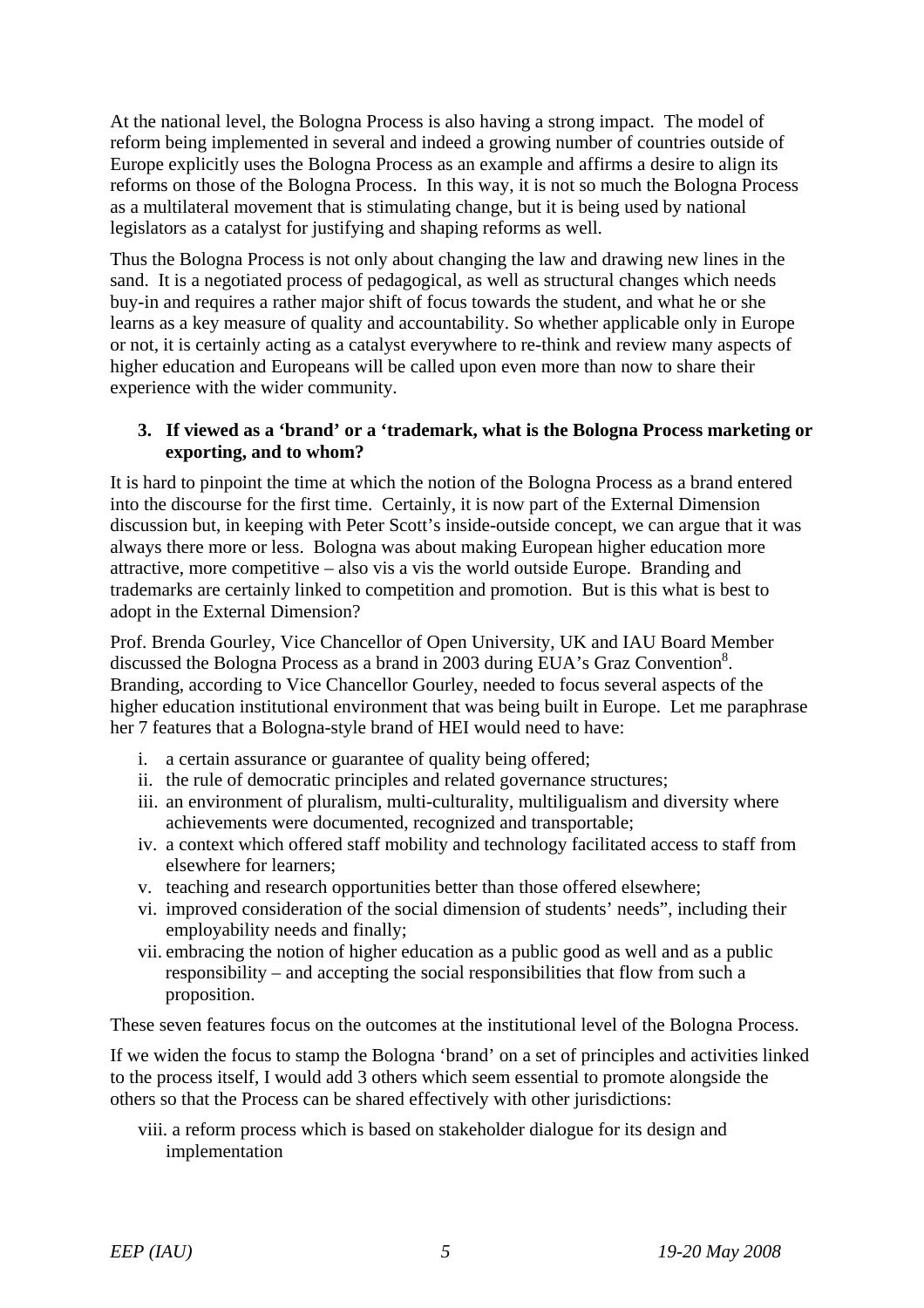- ix. a process which values partnerships and cooperation and seeks to promote these despite the pressure for competition.
- x. a process which balances using higher education and research to reach the goal of greater global competitiveness with its commitment to using this sector for achieving social cohesion and indeed global solidarity inside and outside its parameters.

As demonstrated through marketing campaigns, the concept of corporate social responsibility has tremendous appeal. It is essential that the marketing campaigns being developed and those still to come within the Bologna Process are used to promote and attract support for the fundamental academic values which are an essential feature and lasting legacy of European higher education. Europe has a tremendous opportunity as well as a responsibility to use the its current fame, not in a mercantile manner but through collaboration and sharing.

# **4. Is the Bologna Process a phase in the growth of a global higher education space?**

Before commenting on this perhaps most overarching and important question for us non-Europeans, it may be useful to consider as well, the interplay between the general trend of globalization and its impact on higher education on the one hand and the Bologna Process on the other hand. How do these two on-going processes interact and how do they impact on each other? Clearly the focus on the External Dimension signals the recognition that it is impossible and unwise to isolate Europe from the rest of the world and that European higher education is also an actor on the global scene. The success and continuous enlargement of the Bologna Process in terms of geography and contents could almost be viewed as a steered, structured and rather orderly response to globalization and a kind of banding together to counter the negative impacts of globalization through collective action.

It has been argued that globalization, aided by ICTs, has already created a global market place for the best and the brightest, students and faculty alike, for resources especially research funding, for flow of ideas and knowledge sharing. Yet, this global space, being created by globalization, relies exclusively on market forces and has no safeguards, has as few controls and as much flexibility as possible. Thus it also results in ever-greater gaps between those who have and those who do not have access to knowledge and scientific infrastructure.

The philosophy that underpins Bologna and Bologna's 'brand' of construction of a new  $$ regional space is starkly different. It is orchestrated. It builds-in safeguards, it allows for intervention and it imposes controls.

It is not surprising, that just as in the push for ever freer trade with as small a role for the State as possible, with regard to the Bologna Process, American observers also express both admiration and caution as well. To quote David Ward of the American Council on Education, 'it is critical to avoid that the process becomes a new European level of regulation and standardization [which would lead to a situation in which the] promise of improved flexibility, innovation and collaboration will be lost<sup>'9</sup>.

Most would agree that unnecessary bureaucracy is to be avoided, but it is a question of degree/level and how much state intervention acceptable for the greater good varies a lot.

The construction of a global higher education space is about more than geographic coverage. The issue is about the nature of the building process and the kind of the edifice that will be designed. Once again, the Bologna Process offers an opportunity and carries a responsibility in this respect – as the largest organized group of countries, it sets the agenda and may thus set it for much of the global space as well. A clear example of this is the creation of the European Quality Assurance Register, which has the potential to become the standard against which Quality Assurance agencies will be assessed globally in the future. It will be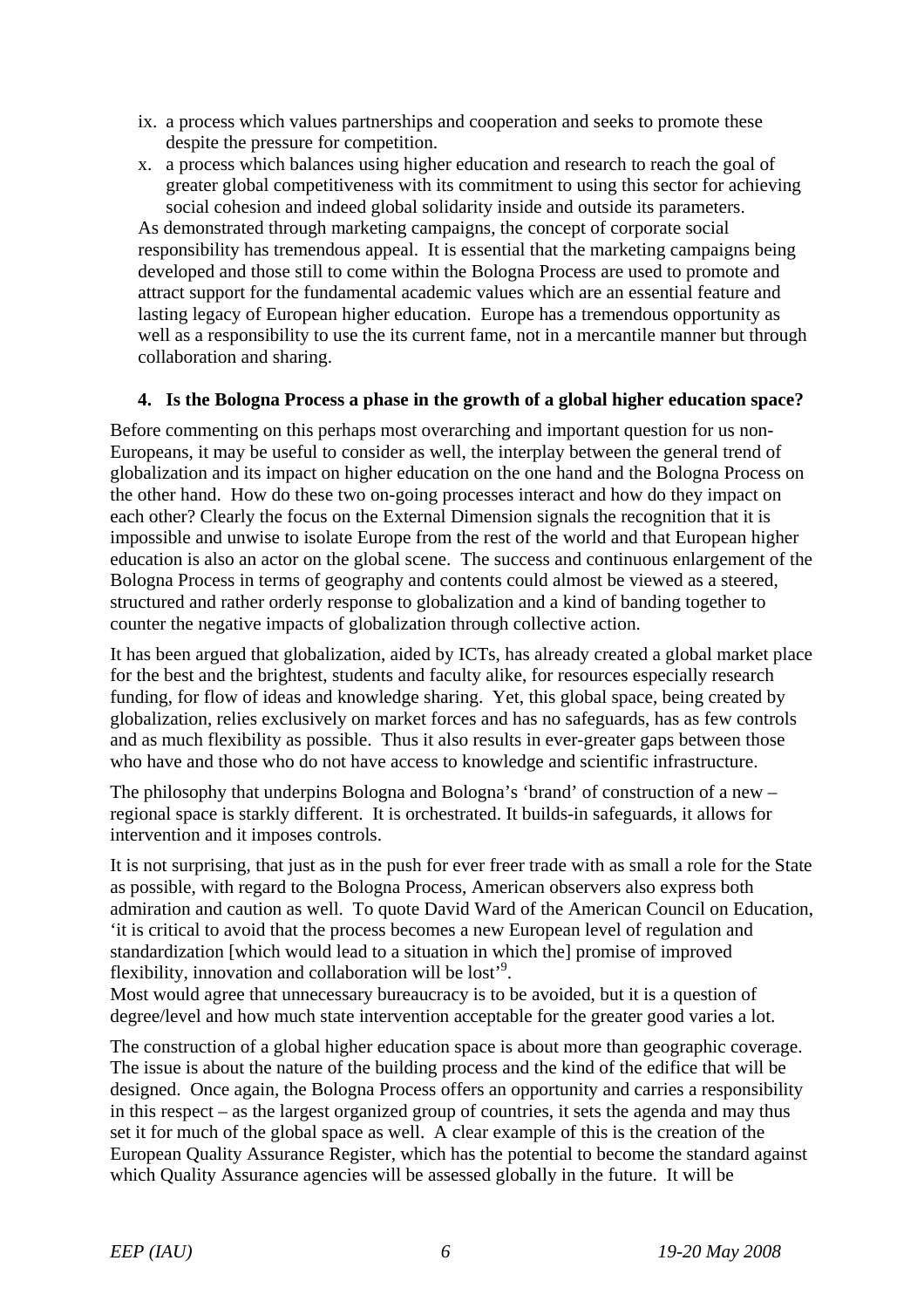interesting to see how many and how quickly foreign agencies will wish to be registered in the EAQR. The same can be said about the European Qualifications Framework which is already being used as a model by countries that never had one. The influence being exerted by Europe and by its regional and incremental process of building a Higher Education Area has increased tremendously in the past decade and will, in my view, continue to grow and spread.

# **5. What benefits, challenges and risks may the Bologna Process bring to higher education worldwide?**

The Bologna Process has been an incredibly exciting and positive process overall. It has reenergized and re-positioned higher education, and not just European HE, in decision-makers' minds. It has brought change, dialogue and real achievements. It is not up to me to point out the benefits that it brings to European higher education; as actors in the Bologna Process you know them better than I. Of course, the Process is not without some risk, both inside Europe and beyond. Since this seminar is about looking at the future, it is more important to note the challenges and risks; the benefits are quickly absorbed and appreciated.

So let me just briefly point to a few challenges, and also some of the benefits that might be less apparent.

- As in the overall process of internationalization, the risk of linguistic homogeneity or wholesale adoption of English as the language of higher education is growing – according to the Academic Cooperation Association the increase in number of programs taught in English has been quite important: from 700 offered in 2002 to 2  $400$  programmes in 2006/7.<sup>10</sup> It seems that in terms of attractiveness it is already having an impact on student mobility from outside of Europe – on the positive side, but I cannot but deplore the potential loss of linguistic and cultural wealth that may result from this trend.
- The concerted push to become a more attractive destination for students from outside of Europe, will need to be accompanied by a real effort to improve the quality of student services offered in Europe – starting with accommodation but also counselling and others kinds of pastoral services. A challenge that will turn into a benefit for the students.
- Branding and marketing may quickly turn into major recruitment campaigns, especially for differential fee paying students, thus simply heating up what is already a fairly cut-throat race for the best and the brightest. It may also drive up tuition fees ever higher and increase the already devastating consequences of the brain drain.
- As indicated in Trends V, competition within Europe and beyond is seen as a future challenge. Balancing collaboration and partnerships with competition, especially in the context of raising revenue from fee-paying students, may prove increasingly difficult. It is here that the value of institutional diversity needs to be used in the EHEA to its fullest advantage.
- Given the strength of the economic competitiveness agenda and the lack of dedicated resources for the Bologna Process, there is a risk that some of the values that underpin and are articulated in the Bologna Process declarations fall by the wayside. If the brand of Bologna is exported, it should not be a lopsided one - the economic, social and cultural agendas need to be fully integrated.
- The need to focus so much attention on the reforms being introduced, it is a challenge for some European HEIs to remain open to developments elsewhere; there is a risk of becoming cut off, not being open to innovation that may be taking place elsewhere, paying less attention to the global social responsibility that goes beyond even the less developed regions of Europe to other world regions.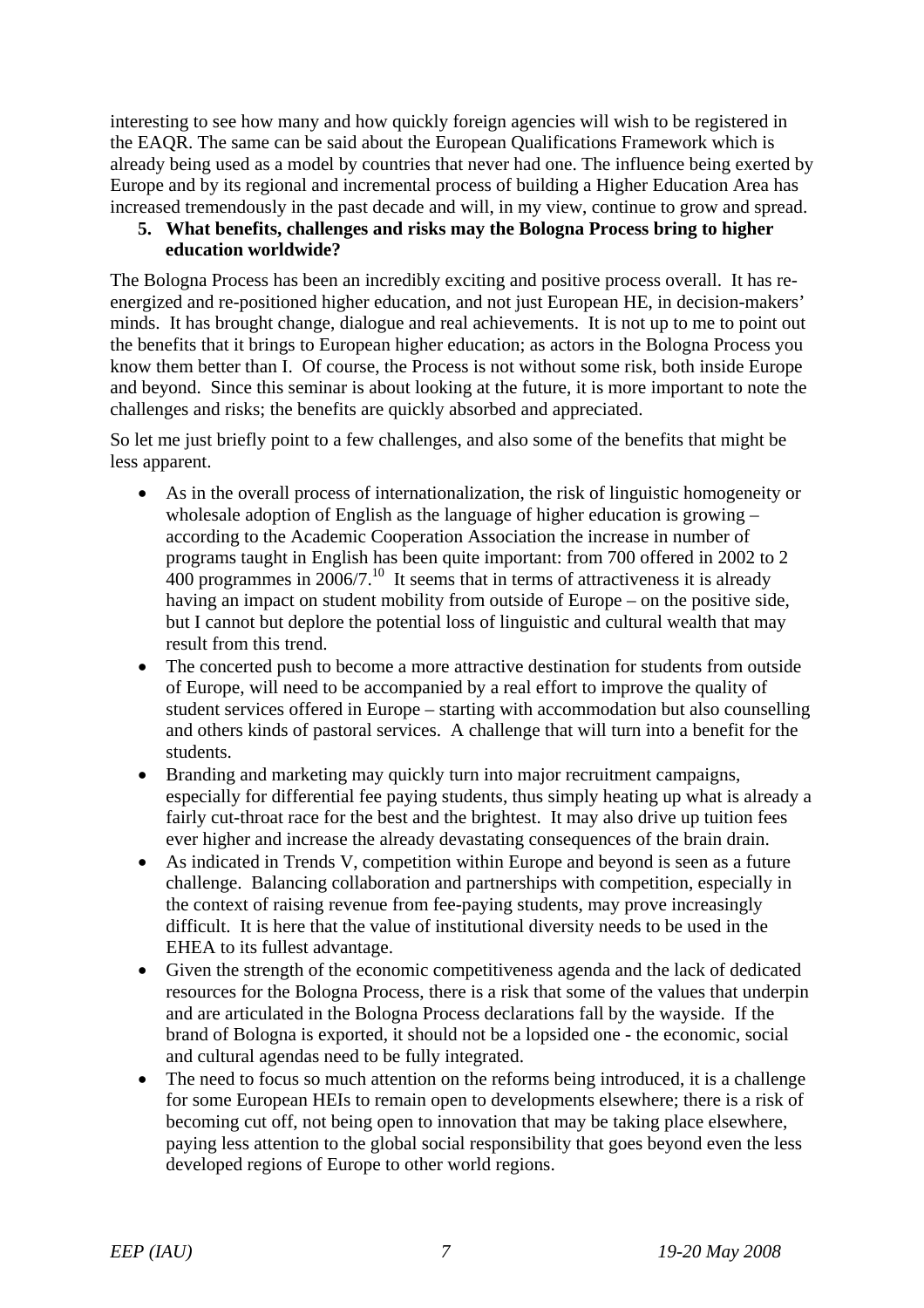• Governments, noting the success of the Bologna Process may be tempted to continue and expand their steering role, adopting an interpretation of institutional autonomy that serves the State more than it liberates the energies of the HEIs. Other governments may adopt the Ministerial and legislative part of Bologna and ignore the multi-stakeholder contribution.

But to end on a positive note, it must also be noted that without the Bologna Process, the stakeholder groups would probably not be as well organized, as strong and as committed to collective action as they have become. This is a huge benefit of the Bologna Process that too should be exported beyond Europe, especially since these groups are essential partners in the design and implementation of the reform processes.

# **Conclusion**

Plans are now underway at UNESCO to organize the World Conference on Higher Education  $+10$ . According to the information available, the focus of this conference will be on what has changed in the world of higher education in the past decade and how these new trends will evolve in the future. The Bologna Process, which after all impacts directly on some 4,000 university-level HEIs out of a world total of almost 14,000, thus almost a quarter of the world's university level institutions $11$  is one of the most important developments. In a sense, the second hugely influential development since 1998 has been the growth in prominence and attention that have gained all kinds of national and international rankings and ratings of institutions and programs around the world.

These two processes could be seen as opposite sides of a continuum with on the one hand the Bologna Process offering a negotiated, structured, and systematic process of reform and change and on the other hand the numerous rankings and ratings offering the rather volatile and often fickle and at least seemingly uncontrollable process of naming and shaming, played out in the media. Both are leading to changes at the level of individual higher education institutions and system policies.

Both will be discussed in front of a large and also highly diverse higher education audience at the IAU 13<sup>th</sup> General Conference which will take place at Utrecht University in July, 2008.

In conclusion, let me recall that the title for this seminar is 'Unlocking Europe's potential: contributing to a better world'. How to do this?

Clearly, the Bologna Process – its principles, goals and action lines offers a strategy to improve and strengthen higher education. Once again, I would argue that all the actors of the Bologna Process, including the individual HEIs have a responsibility, an opportunity and even self-interest to promote the reforms that safeguard what is most valuable and universal in higher education, the core values, such as academic freedom, institutional autonomy, alongside with the responsibility to respond to the needs of society, to seek to offer the best learning and research opportunities while promoting justice, freedom, respect for human rights, human dignity and solidarity. As they are called upon and continue to develop activities within and beyond the large Europe of the Bologna Process, its participants must continue to do so, on the basis of partnership and mutual learning with their counterparts and remain an open community rather than a closed club.

# **References**